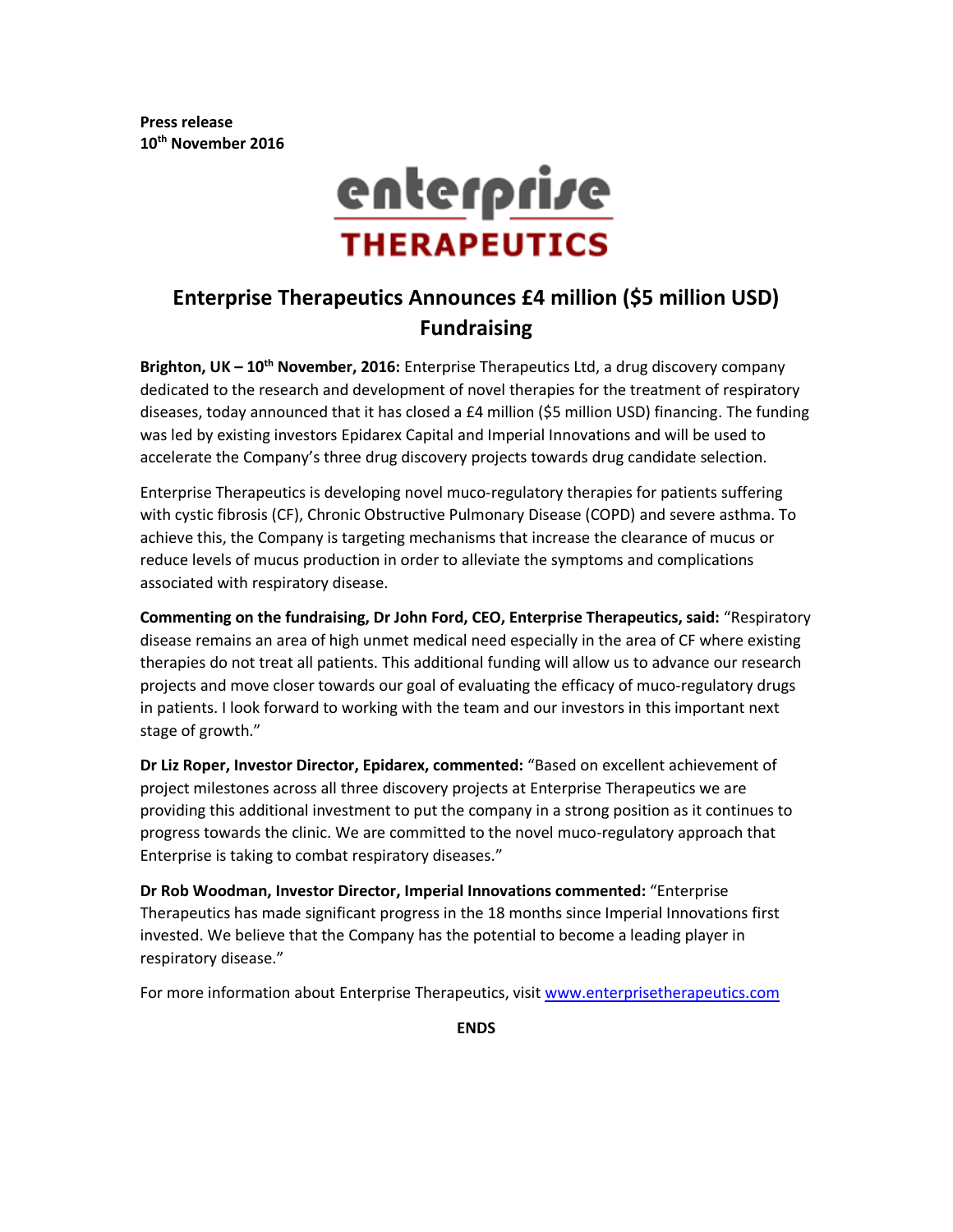## **Notes for Editors:**

#### **For further information please contact:**

Lorna Cuddon, Zyme Communications Tel: +44 (0)7811996942 Email: [lorna.cuddon@zymecommunications.com](mailto:lorna.cuddon@zymecommunications.com)

# **About Enterprise Therapeutics** [www.enterprisetherapeutics.com](http://www.enterprisetherapeutics.com/)

Enterprise Therapeutics is a drug discovery company dedicated to the research and development of novel therapies for the treatment of respiratory diseases. The company is backed by Epidarex Capital and Imperial Innovations and based in the UK.

In diseases such as cystic fibrosis, asthma and COPD the lungs become congested with mucus leading to difficulty in breathing. Enterprise Therapeutics' scientific strategy is aimed at discovering new disease modifying therapies that target the underlying mechanisms of mucus congestion which will reduce the frequency of lung infections and improve patient quality of life.

These novel muco-regulatory therapies will be achieved through targeting TMEM16A and ENaC to increase the hydration and clearance of mucus. Enterprise has also identified novel targets and compounds that reduce mucus production, an approach that complements mucus hydration therapies.

Its management team has significant expertise in drug discovery, drug development, respiratory biology and ion channel pharmacology. The Company benefits from a close working relationship with the School of Life Sciences at the University of Sussex.

# **About Cystic Fibrosis (CF)**

CF is the most common lethal genetic disease of Caucasians with an estimated 100,000 patients worldwide. The average life expectancy, although improving, is approximately 40 years.

# **About Chronic Obstructive Pulmonary Disease (COPD)**

COPD is a chronic disease characterised by a progressive and irreversible decrease in lung function. Globally, COPD is reported to affect over 300 million people and in 2012 was the world's third highest killer. The estimated economic cost of COPD is >\$2 trillion.

#### **About Severe Asthma**

Patients with severe asthma are either refractory or poorly managed by current therapies (bronchodilators, steroids). Severe asthma patients comprise around 5% of the estimated 300 million global asthma patients.

#### **About Epidarex Capital**

Epidarex Capital invests in early-stage, high growth life science and health technology companies in under-ventured markets within the UK and US. Epidarex was created to meet the need for more sector-specific risk capital for young companies, including spin-outs from leading